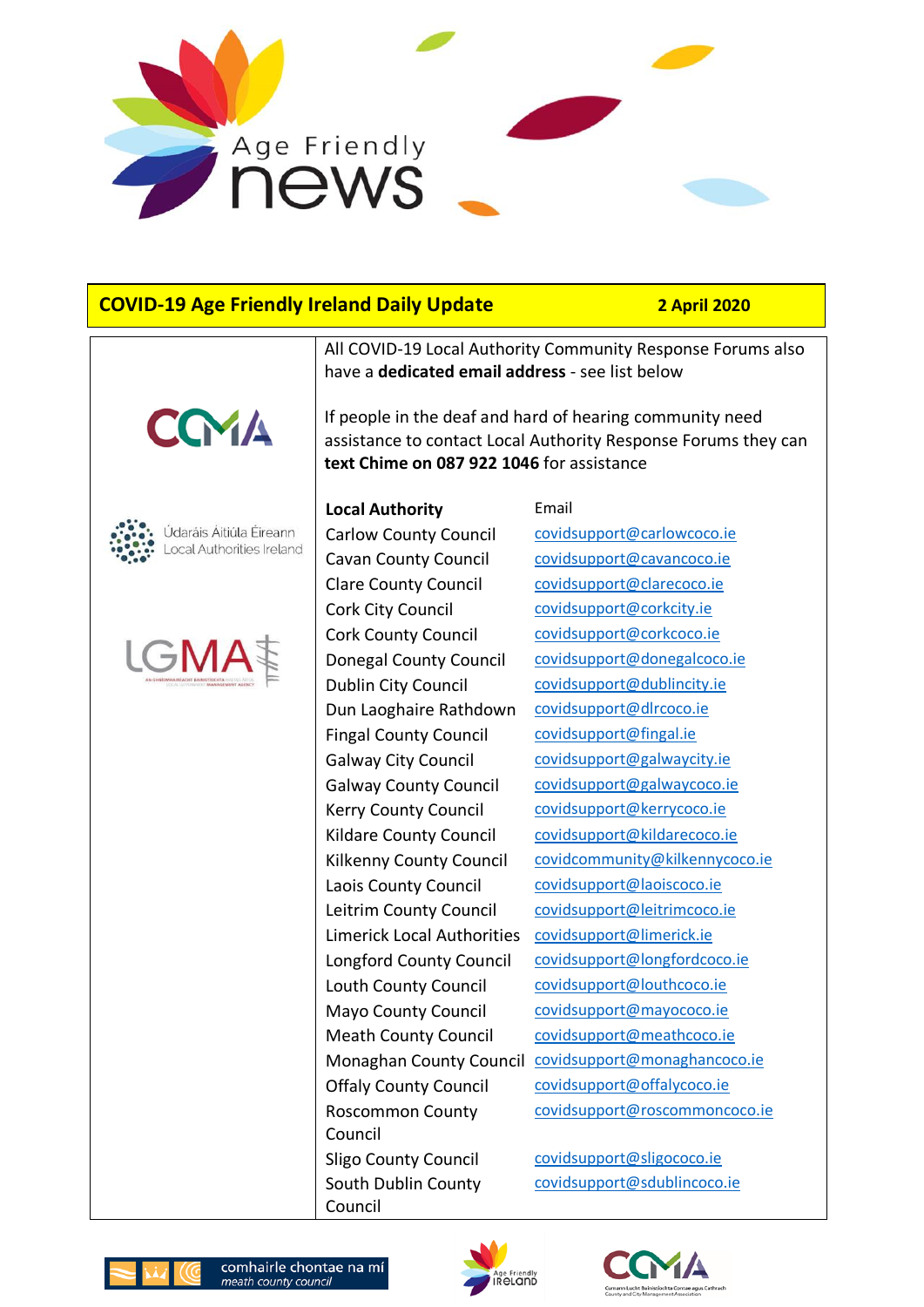|                               | Tipperary County Council covid19@tipperarycoco.ie          |
|-------------------------------|------------------------------------------------------------|
|                               | Waterford City and County covidsupport@waterfordcouncil.ie |
| Council                       |                                                            |
| <b>Westmeath County</b>       | covidsupport@westmeathcoco.ie                              |
| Council                       |                                                            |
| <b>Wexford County Council</b> | covidsupport@wexfordcoco.ie                                |
| <b>Wicklow County Council</b> | covidsupport@wicklowcoco.ie                                |
|                               |                                                            |

| <b>National Updates</b>                                                            |                                                                                                                                                                                                                                                                                                                                                                                                                                                                                                                                                                                                      |  |
|------------------------------------------------------------------------------------|------------------------------------------------------------------------------------------------------------------------------------------------------------------------------------------------------------------------------------------------------------------------------------------------------------------------------------------------------------------------------------------------------------------------------------------------------------------------------------------------------------------------------------------------------------------------------------------------------|--|
| Government<br>f Ireland                                                            | The chief medical officers in Northern Ireland and the Republic<br>will sign a Memorandum of Understanding formalising co-<br>ordination and cooperation between the Irish Government and<br>the Northern Ireland Executive this week. It comes as Tánaiste<br>Simon Coveney held a teleconference with the Northern Ireland<br>Secretary of State and Stormont's leaders to discuss ongoing<br>cooperation to deal with coronavirus. Both governments agreed<br>to cooperate on a number of measures including the joint order<br>of the personal protection equipment from China. See more<br>here |  |
| <b>Fäilte Ireland</b><br>National Tourism Development Authority                    | In response to the COVID-19 crisis and the impact it is having on<br>the tourism sector, Failte Ireland are targeting their business<br>supports to respond to the most urgent challenges and threats<br>tourism businesses are now facing. All of these supports can be<br>accessed here.                                                                                                                                                                                                                                                                                                           |  |
| Age Action<br>For all older people                                                 | Age Action's experienced Care & Repair Team is providing<br>additional supports to older people who are able to transition<br>quickly out of hospital, into their own homes, to ensure that<br>their homes are safe and that they are in the optimum<br>environment for their needs while also supporting our hospitals<br>to respond to the Covid-19 health crisis. In emergency cases,<br>Home Safe will also offer urgent repairs and other supports for<br>older people in the community in order to keep people in their<br>home safely. For more information see here                          |  |
| thirdage<br>Responding to the Opportunities<br>and Challenges of Ageing in Ireland | Third Age's SeniorLine Helpline has 180 trained volunteers,<br>operating 7 days a week, from 10am - 10pm, 365 days a year.<br>Established in 1998, they now have over two decades of<br>listening to and supporting older people in Ireland. A SeniorLine<br>Covid-19 Protocol is in place, which combines health<br>information to callers (within HSE guidelines), with practical<br>advice and tips on living safely and keeping emotionally well.<br>FREEPHONE 1800 80 45 91<br>Click here to see other programmes offered by Third Age                                                          |  |





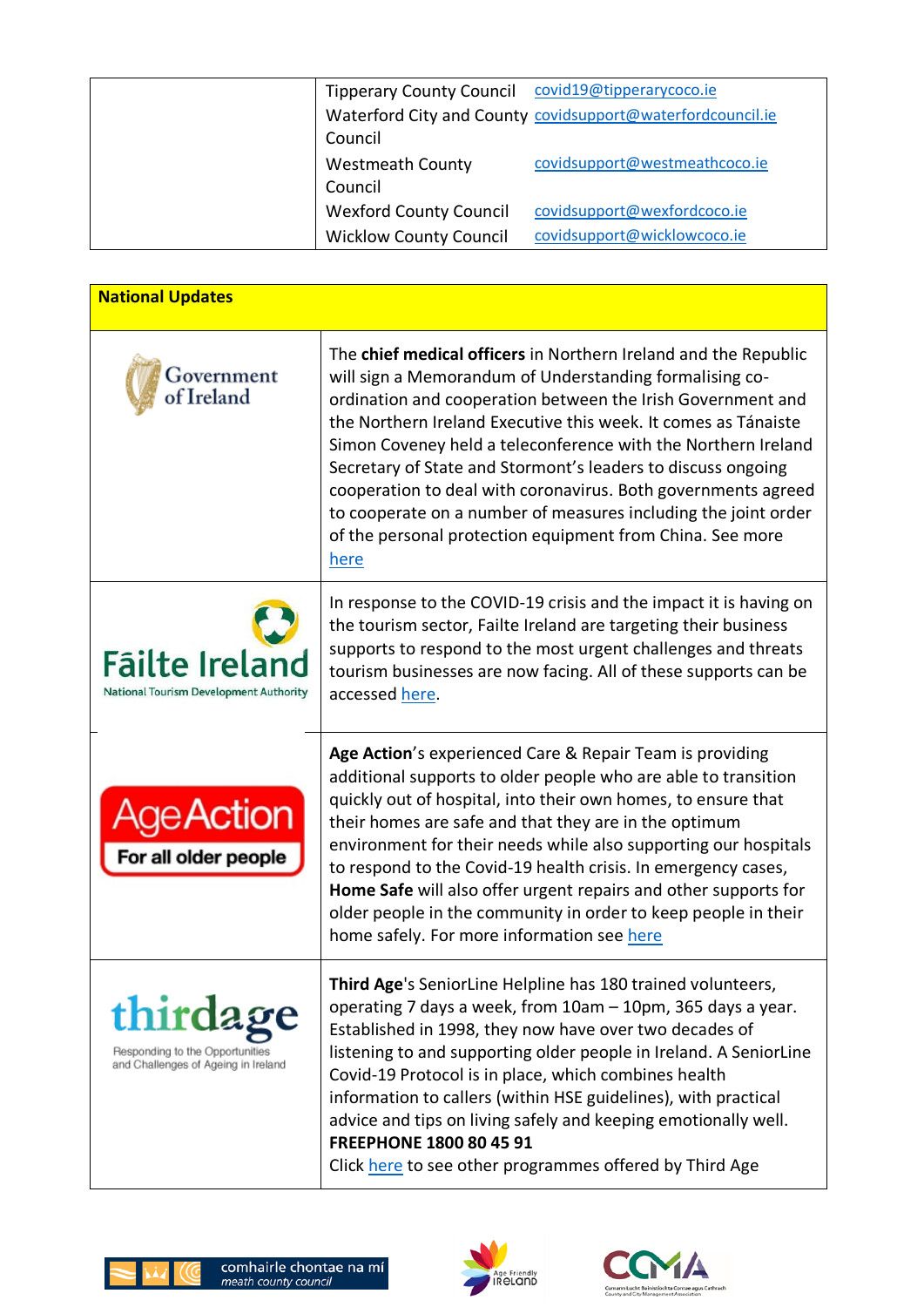| GET UF<br>GET DRESSE<br>GET MOVING | Thank you to Deirdre Lang, Director of Nursing   National Lead<br>Older Persons Services, HSE for sending us some information on<br>the National #GetUpGetDressedGetMoving campaign.<br>There is a lot of research that supports the fact that regular<br>physical activity can help in the prevention and management of<br>many chronic illnesses for example heart disease, diabetes,<br>cancer, high blood pressure, obesity, depression, osteoporosis<br>and even premature death. On the other hand, reduced activity<br>and bed rest contribute to poor health. Physical activity is what<br>you as an individual can manage; from sitting to stand from a<br>chair 10 times, walking to the door, climbing the stairs or<br>running around the outside of the house. While the current<br>situation is worrying for a lot of people keeping active can assist<br>with minding your mental health. The HSE and<br>#GetUpGetDressedGetMoving would really like to encourage<br>you to do something every day. See links to physical activities in<br>our previous newsletters. |
|------------------------------------|-------------------------------------------------------------------------------------------------------------------------------------------------------------------------------------------------------------------------------------------------------------------------------------------------------------------------------------------------------------------------------------------------------------------------------------------------------------------------------------------------------------------------------------------------------------------------------------------------------------------------------------------------------------------------------------------------------------------------------------------------------------------------------------------------------------------------------------------------------------------------------------------------------------------------------------------------------------------------------------------------------------------------------------------------------------------------------------|
|                                    | Many retailers have introduced specific shopping hours for<br>older people in the current #Covid19 emergency - a handy<br>website has now been put together to list what times apply to<br>each supermarket. See here                                                                                                                                                                                                                                                                                                                                                                                                                                                                                                                                                                                                                                                                                                                                                                                                                                                               |
|                                    | Don Conroy - artist, wildlife expert, children's author - is<br>stepping back in front of the camera and launching his own<br>YouTube channel.<br>You can watch and subscribe here                                                                                                                                                                                                                                                                                                                                                                                                                                                                                                                                                                                                                                                                                                                                                                                                                                                                                                  |

| <b>Local Updates</b> |
|----------------------|
|                      |

In Fingal the Knocksedan **Local Link** service has been temporarily extended to include Rivermeade and Swords Nursing Homes. This service will support workers to attend necessary work and



 $P$ BB $\rightleftharpoons$  $\widehat{M}$ 

**local link** 

**Louth Meath Fingal** 

A group of Donegal women who belong to the **Clonmany patchwork group** are using their talents to help front line workers. Instead of their weekly meet ups, the women are now sewing face masks, while cocooning at home. The masks are not medical grade, but they are a great way of stopping people from touching their faces. They are also washable and made with a pocket for the insertion of anti-bacterial material.





necessary business. See new timetable [here](https://agefriendlyireland.ie/wp-content/uploads/2020/04/Knocksedan-new-temporary-timetable-April-2020.pdf)

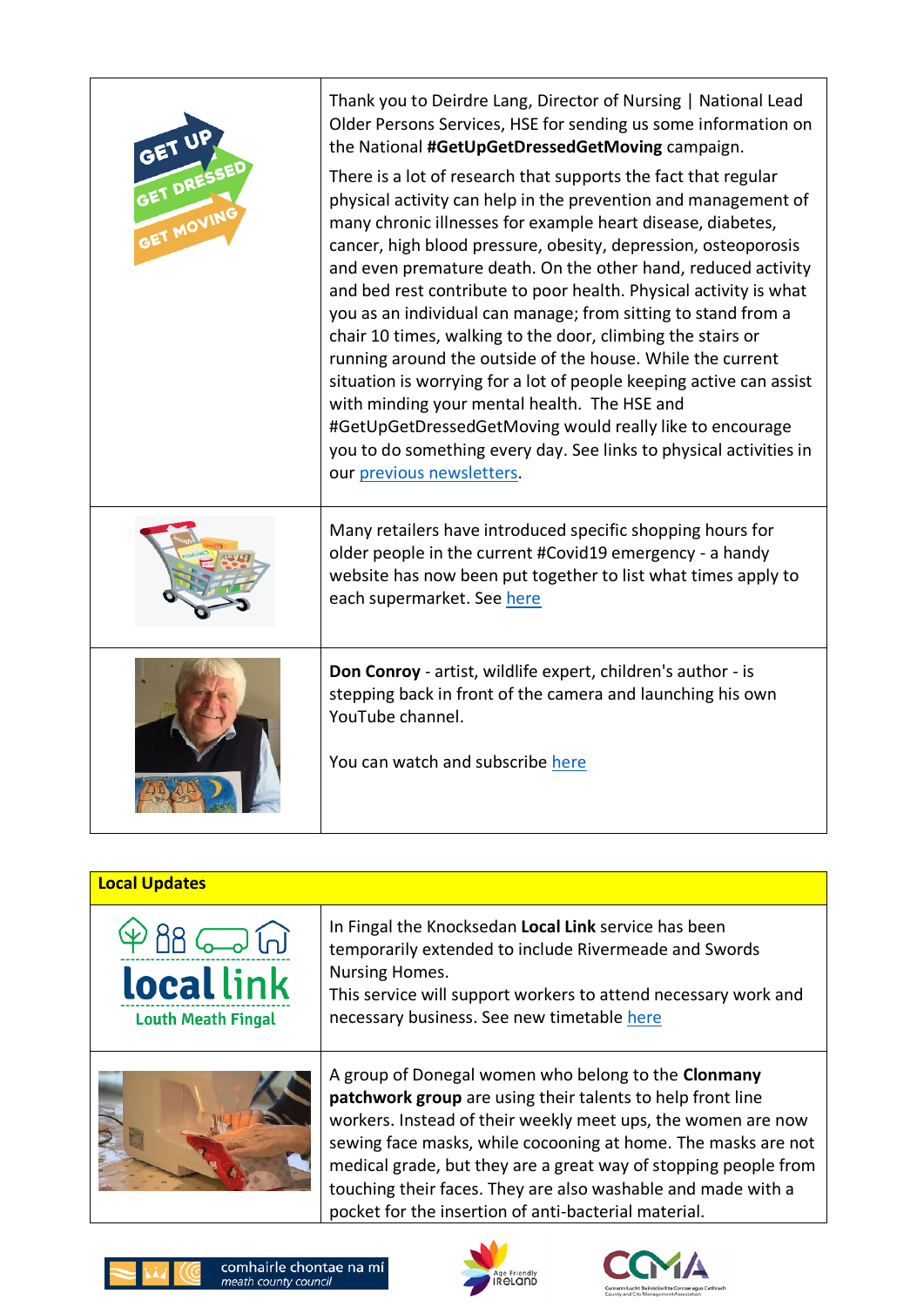

The Louth & Meath Education & Training Board are currently offering new free Online Courses being delivered by Community Education including painting, knitting and mindfulness. For more info or to register for a course click [here](https://agefriendlyireland.ie/wp-content/uploads/2020/04/LMETB-Courses.pdf)

### **Your Voice**



We've heard about so much good work going on all around the country, please let us know what's happening in your area so we can share those innovative ideas with everyone. Please email us your news to Rachel at [rleavy@meathcoco.ie](mailto:rleavy@meathcoco.ie) Information is one thing we can share right now!

| <b>International Updates</b> |                                          |                                                                                                                                                                                                                                                                                                    |  |
|------------------------------|------------------------------------------|----------------------------------------------------------------------------------------------------------------------------------------------------------------------------------------------------------------------------------------------------------------------------------------------------|--|
| 认                            | International<br>Federation on<br>Ageing | The International Federation on Ageing (IFA) invites you to join a<br>Virtual Town Hall to share stories of resilience and courage in<br>the face of COVID-19 and discuss lessons to be learned. This<br>forum takes place at 12noon GMT on 3 April 2020. Register<br>here: https://bit.ly/2JdOONd |  |

## **Important Tips**

Always have your **Eircode** close by in case of emergency. You can find your Eircode [here](https://finder.eircode.ie/#/)

Perhaps keep a **daily diary** to record the people you are in contact with every day, so if you develop symptoms it will be easier to trace them

[10 Ways to Support an Isolated Older Person](https://www.breakingnews.ie/discover/10-ways-to-support-an-isolated-elderly-relative-991176.html)